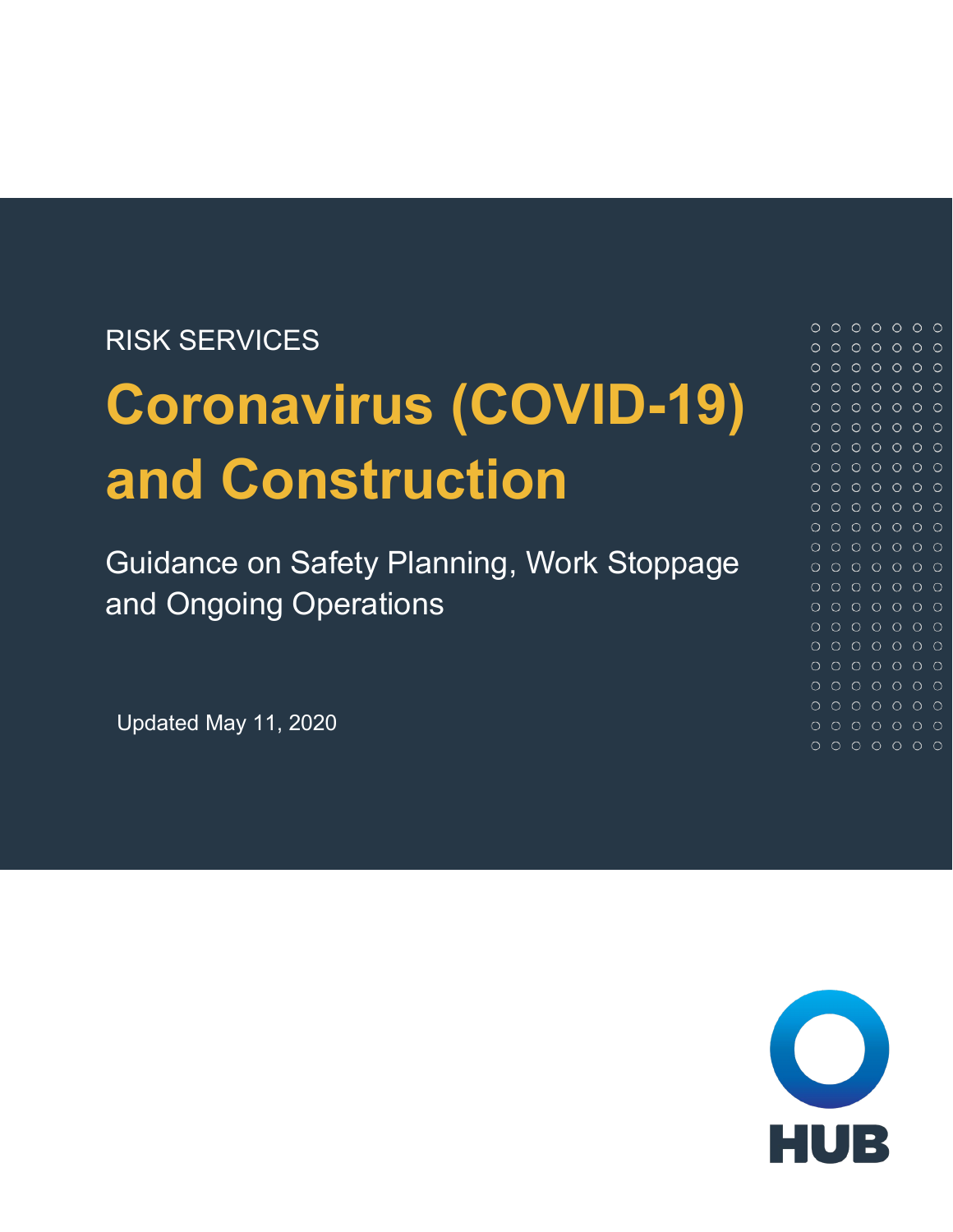#### ${\color{red} 0} {\color{red} 0} {\color{red} 0} {\color{red} 0} {\color{red} 0} {\color{red} 0} {\color{red} 0} {\color{red} 0} {\color{red} 0} {\color{red} 0} {\color{red} 0} {\color{red} 0} {\color{red} 0} {\color{red} 0} {\color{red} 0} {\color{red} 0} {\color{red} 0} {\color{red} 0} {\color{red} 0} {\color{red} 0} {\color{red} 0} {\color{red} 0} {\color{red} 0} {\color{red} 0} {\color{red} 0} {\color{red} 0} {\color{red} 0} {\color{red$

## **Content**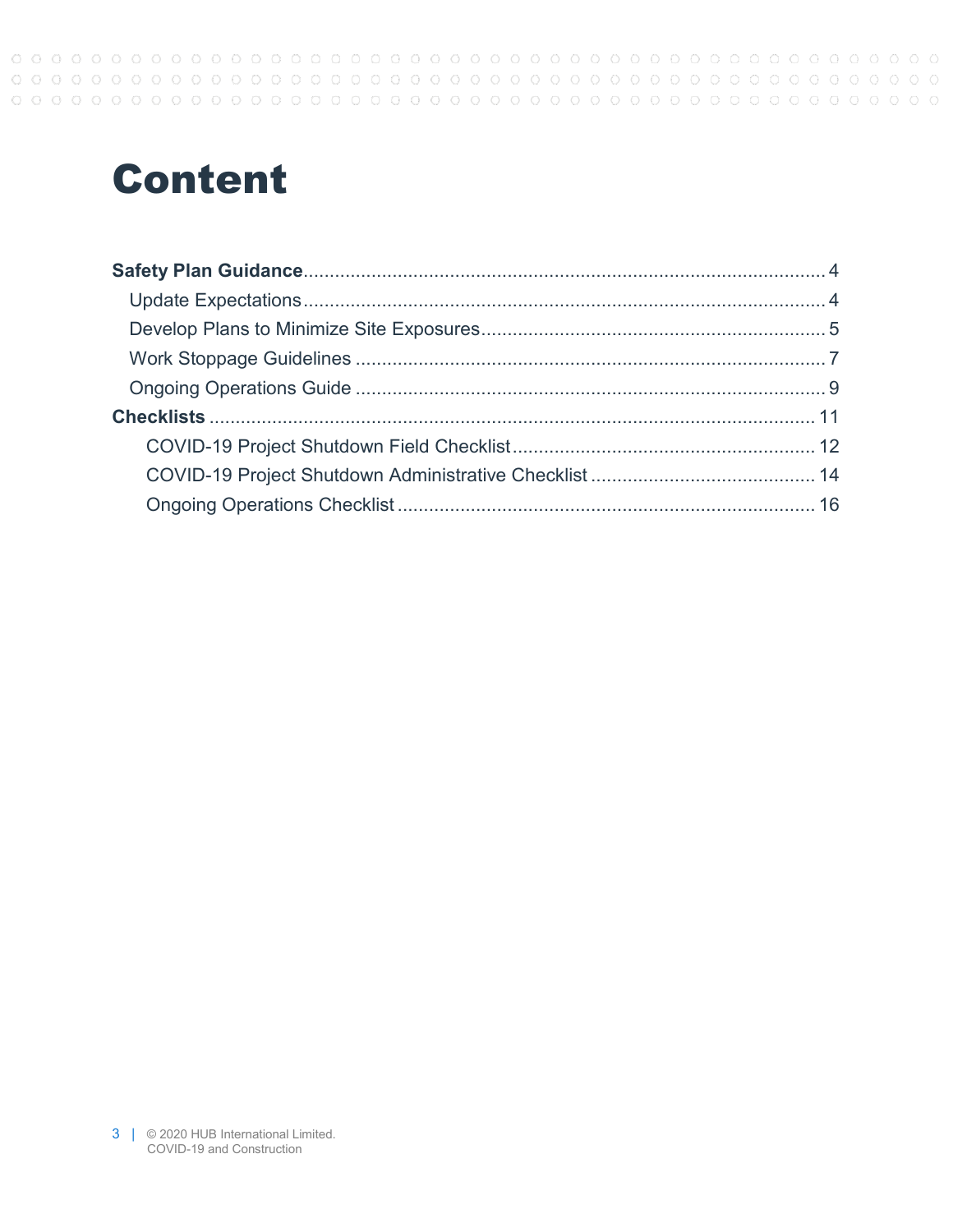

### <span id="page-2-0"></span>**Safety Plan Guidance**

The United States and Canada are enduring a pandemic with significant implications for communities and workplaces. Public health agencies in both countries continue to closely monitor the situation and issue frequent updates and guidance.

Contractors can incorporate the following 4 steps to position themselves for sustainability:

- **1. Update expectations to address COVID-19 risks**
- **2. Develop plans to minimize exposures**
- **3. Work stoppage guidelines**
- **4. Ongoing operations guide**

### <span id="page-2-1"></span>Update Expectations

#### **A. General/Prime Contractors**

- Provide means and methods to increase hygiene levels onsite.
- Provide COVID-19 awareness training & orientation covering relevant safety material.
- Conduct status, pre-con, and other meetings online or via conference call and prohibit gatherings of people in accordance with applicable mandates.

#### **B. Subcontractors**

- Develop a hygiene plan to supplement the General/Prime contractors plan.
- Avoid in person meetings when remote meetings are possible.
- Ensure all employees have received training on COVID-19 awareness.

#### **C. Project Superintendent/Project Manager/Foreman**

- Communicate that all employees must be well to come to work.
- Communicate that any employees feeling ill or exhibiting symptoms will be sent home.
- Ensure handwashing stations are well stocked and hygiene measures are completed.

#### **D. Safety Professionals**

- Communicate and implement recommendations from Center for Disease Control (CDC), Occupational Safety and Health Administration (OSHA) or Canadian equivalent, World Health Organization (WHO), and other sources as they become available.
- 4 | © 2020 HUB International Limited. COVID-19 and Construction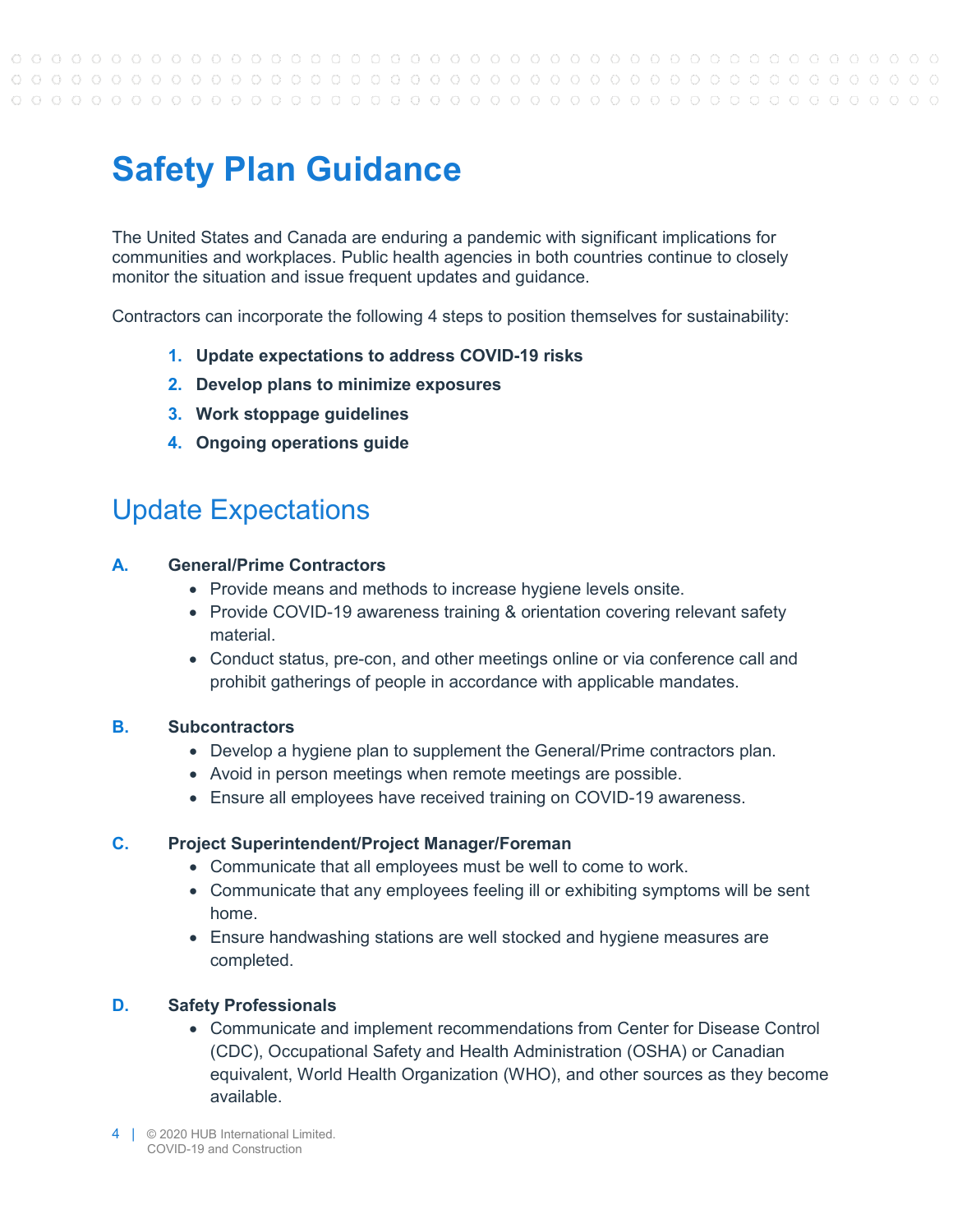- Ensure all employees have received awareness training on COVID-19, including training on how to prevent the spread.
- Review hygiene and Non-Pharmaceutical Intervention (NPI) policies.

#### **E. All Employees**

- Report to work only when well.
- If an employee becomes ill while at work, notify the supervisor and seek medical attention.
- Adhere to hygiene practices (see below) & follow NPI policies.

### <span id="page-3-0"></span>Develop Plans to Minimize Site Exposures

#### **A. "Well" Employees Only Policy**

- Require sick employees to stay home if employees are showing [symptoms,](https://www.cdc.gov/coronavirus/2019-ncov/symptoms-testing/symptoms.html) they should get checked out by a healthcare professional.
- Separate and send home sick employees who appear to have acute respiratory illness symptoms – e.g.: cough, shortness of breath – upon arrival to work or who become sick during the day.
- Consider financial restitution for an employee staying home.
	- i. Ensure there is not a personal financial obligation to work while ill.

#### **B. Site Sanitation Policy**

- Develop a hand washing / hand sanitizing schedule.
	- i. Upon entry to project.
	- ii. Before & after any breaks.
	- iii. Before ingesting food, eating, drinking, or smoking.
	- iv. After touching common surfaces or shared tools.
	- v. Whenever other NPIs are not effective.
- Enforce sneezing and coughing etiquette, and 6 feet (2m) social distancing.
- Provide multiple hand sanitizing stations throughout the project in high-traffic areas.
- Ensure adequate soap/sanitizer is stocked.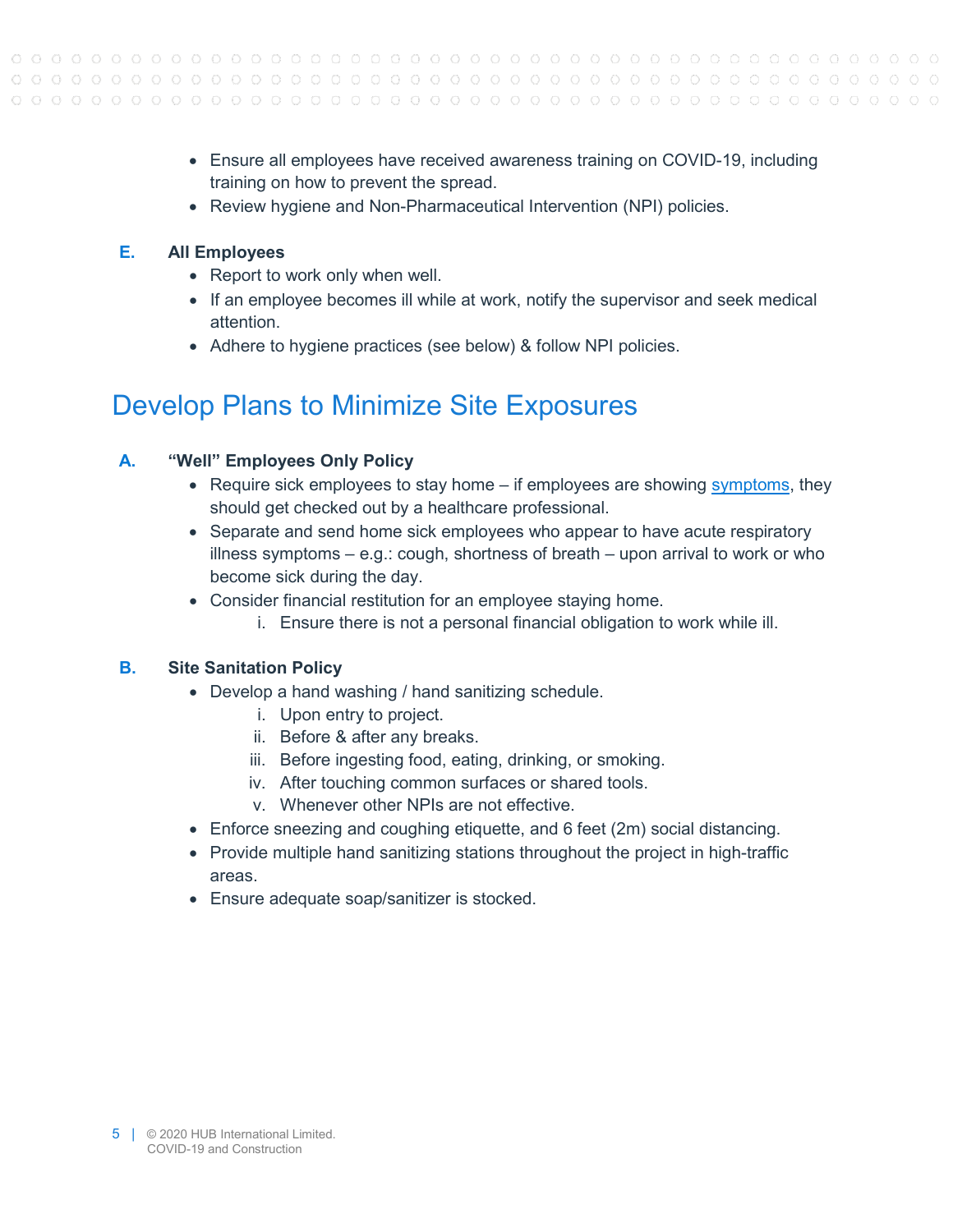#### **C. Project Housekeeping Policy**

- Sanitizing of commonly touched surfaces must be completed throughout the day.
	- i. Establish frequency -Ongoing for larger projects, several times per day for smaller projects.
	- ii. Establish common surfaces Doors, railings, elevators, offices, radios, stair rails, etc. to be cleaned.
	- iii. Establish other common touch points Shared tools, electronics, extension cords, portable lighting, material carts, trash hoppers, etc.
- Use of suitable disposable wipes is encouraged. A 10% bleach solution in water is an acceptable disinfectant if disposable wipes are unavailable.

#### **D. Practice Non-Pharmaceutical Intervention (NPI)**

- Communicate and practice Non-Pharmaceutical Interventions (NPIs).
- Social distancing keep 6 feet (2m) whenever possible.
	- i. Schedule fewer crews on a project.
	- ii. Schedule trades and deliveries to stagger work when they would normally be in the same space simultaneously.
	- iii. Consider running "skeleton crews" of only essential employees.
- Avoiding personal contact (handshakes, touching, etc.).
- Avoid sharing tools, extension cords, carts, or other common items.
- Avoid touching eyes, nose & mouth.
- Wash hands frequently.
- Cover coughs and sneezes with a tissue, and then throw away the tissue.
- Eliminate all non-essential interactions with sales reps, vendors, and  $3<sup>rd</sup>$  parties.

#### **E. Develop a Disaster Plan That Includes Pandemic Preparedness**

- Be aware of and review federal, regional, and local health department pandemic plans, and integrate into your plan.
- Prepare and plan for operations with a reduced workforce.
- Identify business-essential positions and people required to sustain businessnecessary functions and operations. Prepare to cross-train or develop ways to function in the absence of these positions.
- Develop a sick leave policy that does not penalize sick employees, thereby encouraging those who are sick to stay home. Recognize that employees with ill family members may need to stay home to care for them.
- Plan for downsizing services but also anticipate any scenario which may require a surge in your services.
- Recognize that, in the course of normal daily life, all employees will have nonoccupational risk factors at home and in community settings.
- Provide employees and projects with easy access to infection control supplies.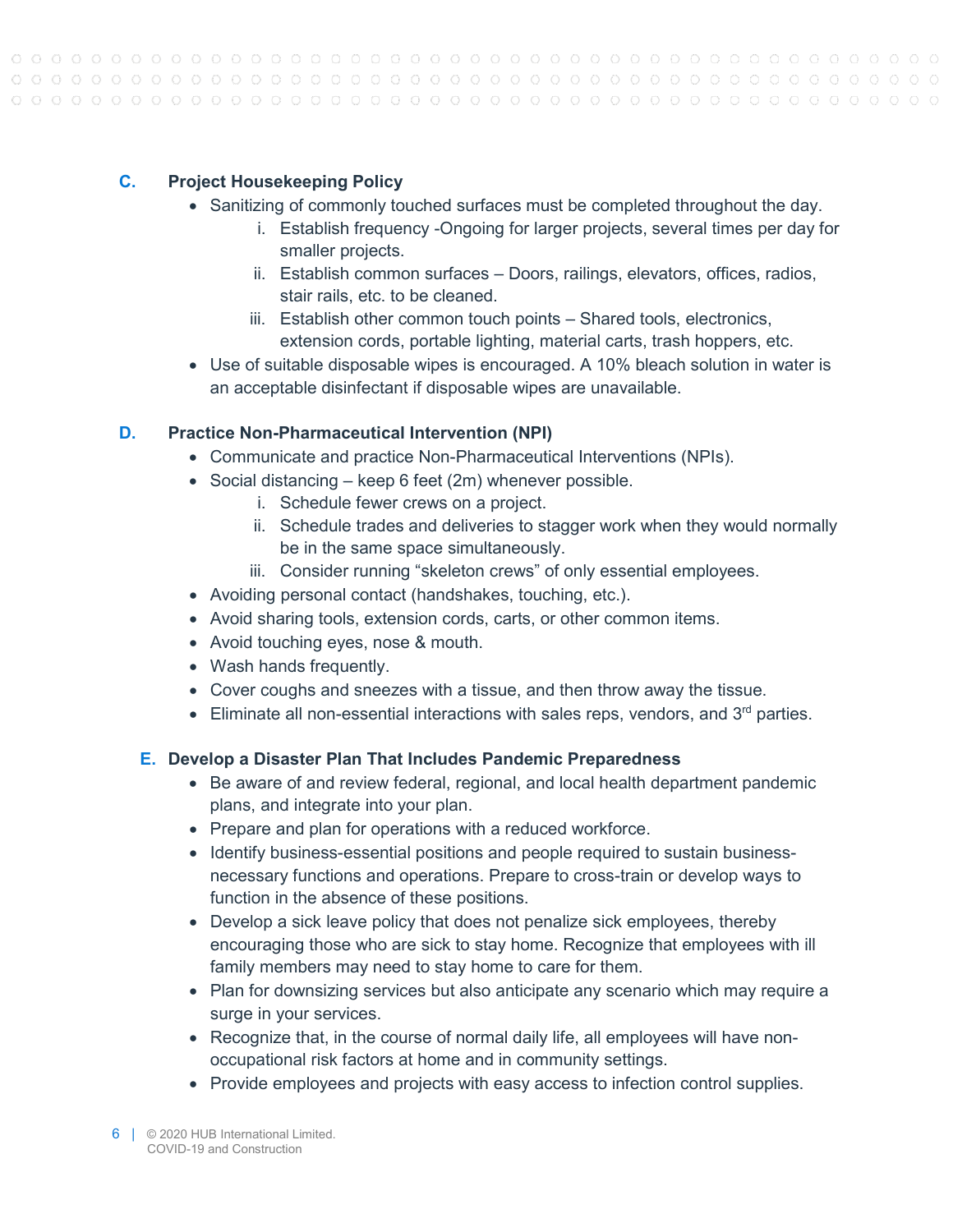- Develop policies and practices that distance employees from each other, customers and the general public.
- Identify a team to serve as a communication source so that employees and customers can have accurate information during the crisis.
- Work with employees & their union(s) to address leave, pay, transportation, childcare, absence & other human resource issues.
- Provide training, education and informational material about business-essential job functions and employee health and safety.
- Work with your insurance companies and state/provincial and local health agencies to provide information to employees and customers about medical care in the event of a pandemic.
- Developing emergency communications plans. Maintain a forum for answering employees' concerns. Develop internet-based communications if feasible.
- For office staff, communicate to employees what options may be available to them for working from home.
- Work with your employees to designate a person(s), website, bulletin board, or other means of communicating important pandemic flu information.
- Ensure employee personal contact information is current so that company-wide communications are received by all.

### <span id="page-5-0"></span>Work Stoppage Guidelines

Each project has unique exposures, contractual obligations and circumstances. Careful consideration and planning are critical when project work must be suspended.

An examination of applicable field and administrative risks can help to mitigate the impacts of project suspensions. Additional steps should be taken prior to a shutdown order to minimize disruption when work resumes. The attached checklists include guidance on best practice considerations to mitigate loss.

### **A. Prepare for Project Shutdown**

- Establish a plan to secure the site during the shutdown.
	- i. Implement physical security measures, including:
		- Physical "board up" of buildings.
		- Installation of lighting & fencing around property perimeter.
		- Locking & securing all entrance points.
	- ii. Implement administrative security measures, including:
		- Camera/video surveillance systems (monitored off-site, or with alert/alarm capability).
		- Where real-time video monitoring is not available, schedule visits to observe the site (drive/walk around) to ensure it is still secure.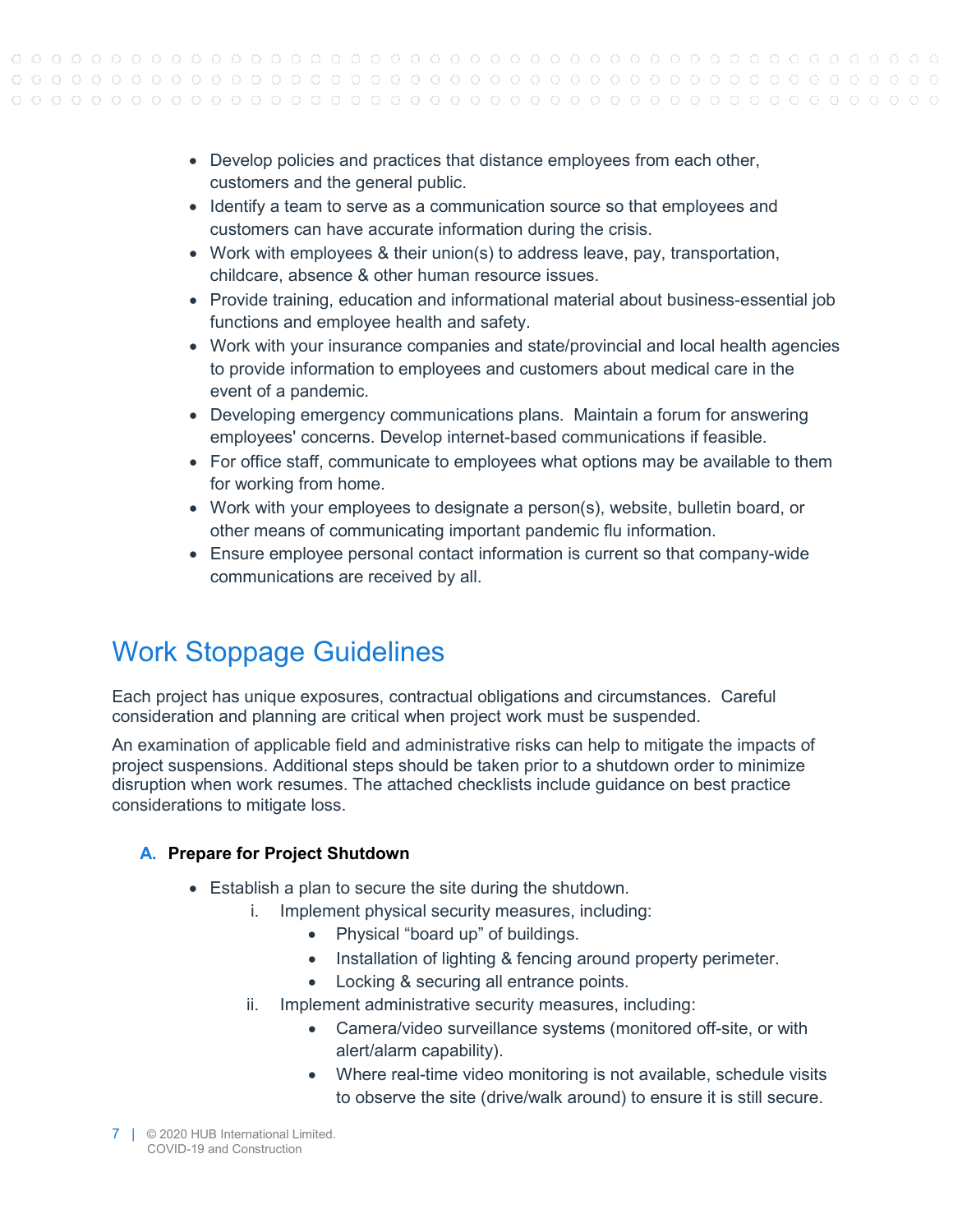- Increased signage (no trespassing, emergency contact, etc.).
- iii. Ensure temporary building encapsulation is in place or that project is water-tight and that water level/flow alarms are online and remotely accessible.
- iv. Consider "winterization procedures" where frozen bursting of pipes is a concern.
- v. Consider disconnecting water supplies or installing remote flow alarms where sprinkler protection is active.
- vi. Eliminate any ignition sources that may create fire exposures:
	- Unplug/disconnect temporary heating appliances.
	- De-energize any non-essential electrical connections.
	- Prohibit hot work for 24 hours prior to shut-down.
- vii. Document site conditions upon departure:
	- Generate photo log of all areas.
	- Inventory any valuable materials or equipment left onsite.

#### **B. Communications**

- Communicate with your employees and subcontractors:
	- i. Share anticipated restart dates.
	- ii. Review ramp-up schedule and coordinate vendors and material deliveries.
	- iii. If transferring workforce to another region/project, formalize the procedure and expectations for employees.
	- iv. Formalize schedule for tools and equipment to be removed from the jobsite.
		- All valuable equipment should be relocated to a secure place.
		- Equipment that must be left onsite should be immobilized or secured.
		- Communicate date/time when tools and equipment left onsite will be "locked in" and no longer be accessible.
- Communicate to all owners on projects for which the owner is providing insurance asking them for the following:
	- i. Confirm in writing any requirements that need to be met to maintain full coverage while a site has ceased construction activity.
	- ii. Provide full copies of the insurance policies.
		- May already have this, but should confirm.
	- i. Confirm contact details of the owner representative, their broker and any others for the purpose of reporting claims while insurers and brokers may be working remotely.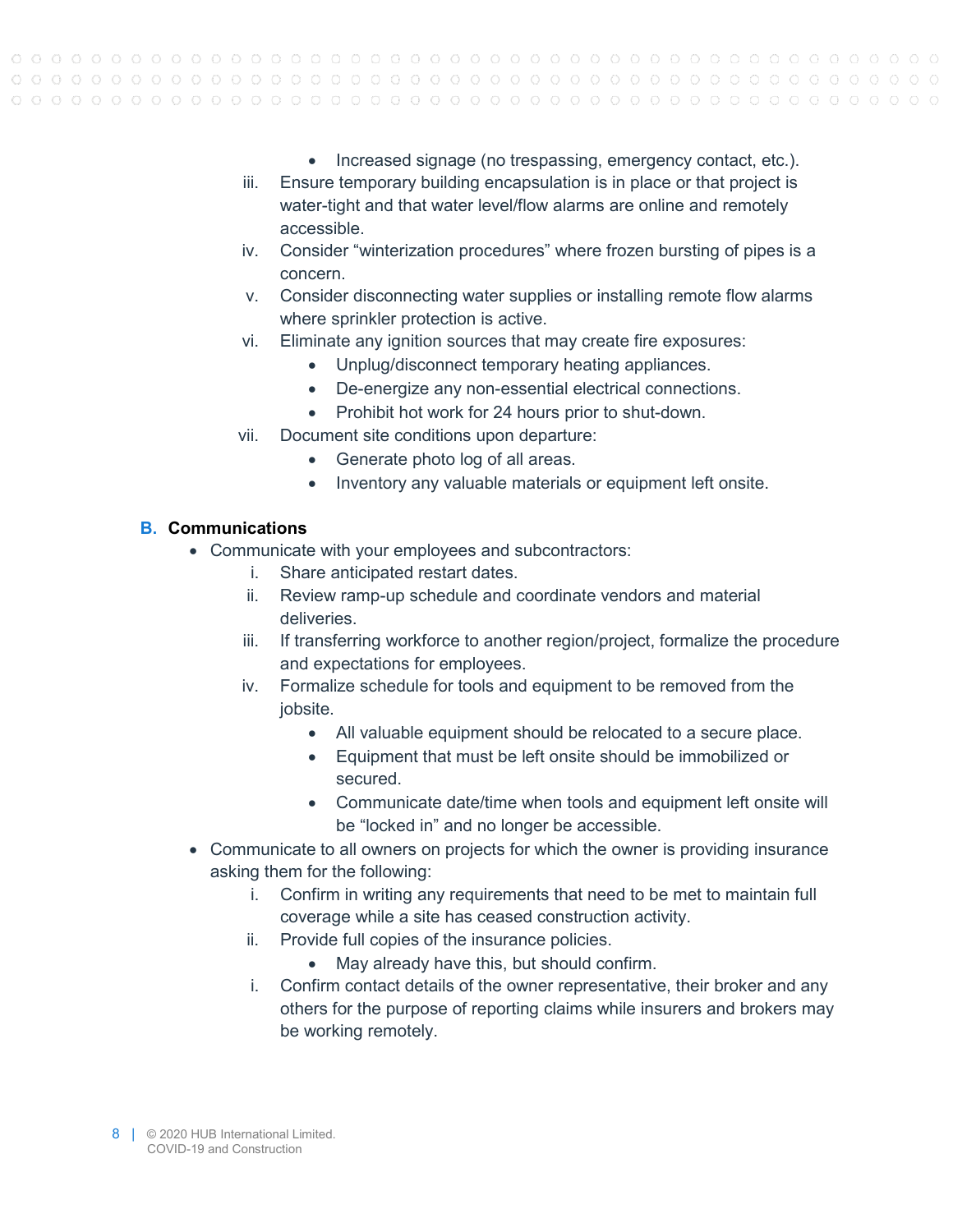### <span id="page-7-0"></span>Ongoing Operations Guide

Following recognized practices to avoid exposures common to any respiratory virus will help to keep this threat in check. Proper planning can help protect both your employees and your business.

Where multiple authorities have provided guidance on safe work practices, adhere to the strictest guidance available and the authority that has jurisdiction in your area. The attached checklist can be utilized to establish a baseline for safe operations.

#### **A. Assign Responsibility**

- Establish a company COVID-19 Safety Coordinator to ensure all aspects of employee safety are addressed.
- Assign an employee or group of employees' at every project responsibility for adherence to the site hygiene, wellness, and educational measures.
	- Anticipate some measures being met with resistance and an increased need for enforcement of new site policies.
- Ensure all contractors onsite have been provided COVID safety awareness training and are aware of specific site requirements for wellness, hygiene, Non-Pharmaceutical Intervention, and distancing.

#### **B. Plan for Schedule Delays**

- Anticipate being delayed due to social distancing and NPI practices.
	- i. Fewer employees onsite.
		- May need to coordinate multiple, staggered shifts.
	- ii. Increased hygiene and necessary cleaning schedules may impact production.
- Anticipate being delayed due to a shortage of workers.
	- i. Workers may be unavailable due to illness, caring for ill family members, school closures and the need for childcare, closure of public transportation, and other restriction.
- Anticipate being delayed due to a shortage of materials.
	- i. Materials from areas severely affected by the virus may be unavailable.
		- Look to source from other, readily available material suppliers.
- Anticipate new hygiene and distancing policies to be met with resistance.
	- i. Workers may desire to resume to previous work practices or methods.
	- ii. Workers may not be prudent in adherence to proper PPE and hygiene measures.
	- iii. Install appropriate signage to reinforce policy.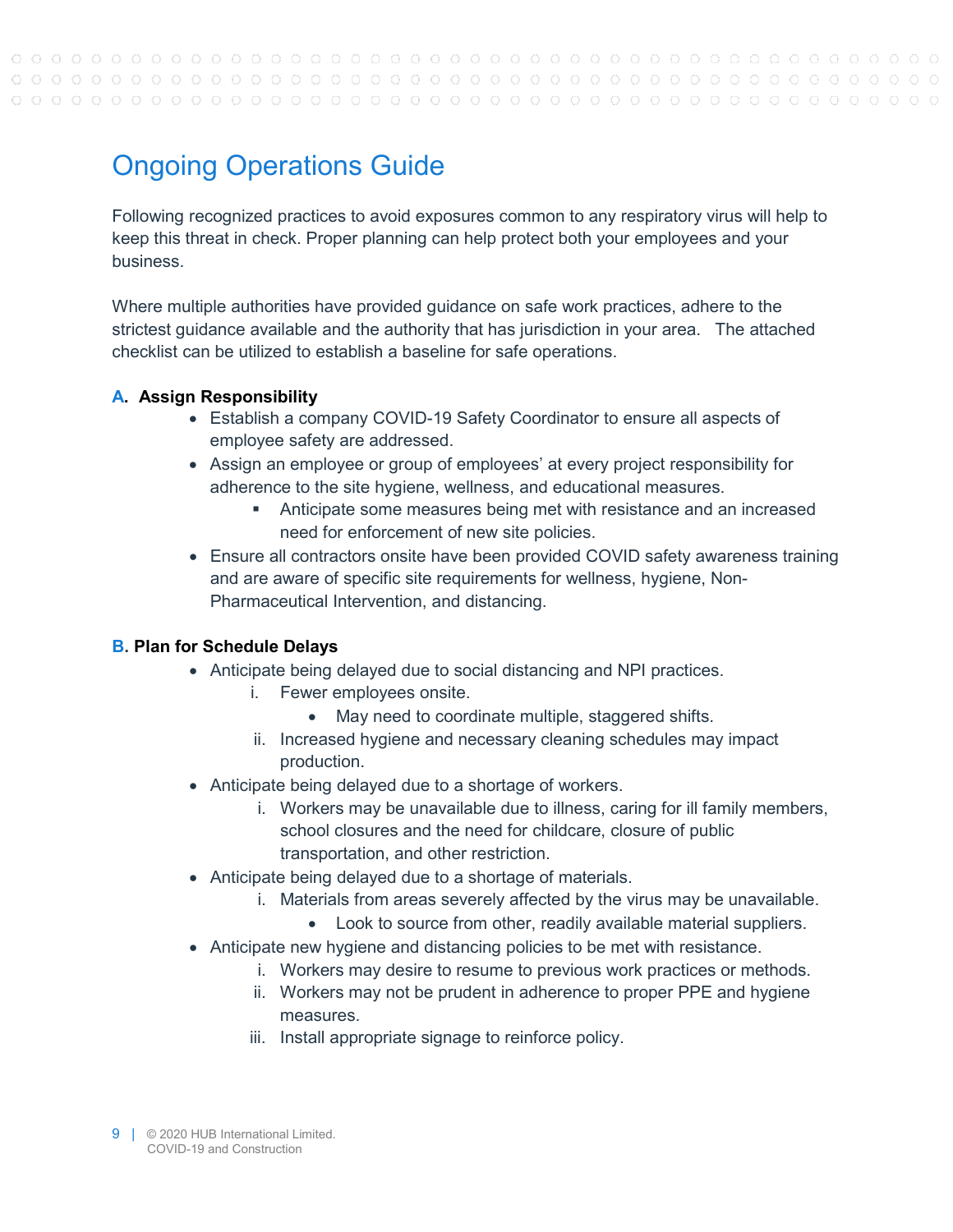### Additional Resources

- The World Heath Organization (WHO) has developed programs to train incident managers and other stakeholders in preventing the spread of the virus.
	- o Information on these can be found at: WHO [Online Training.](https://www.who.int/emergencies/diseases/novel-coronavirus-2019/training/online-training)
- More information about pandemic planning as well as protecting employees and their families can be found at: [www.pandemicflu.gov.](http://www.pandemicflu.gov/)
- [The Centers for Disease Control and Prevention website](https://www.cdc.gov/coronavirus/2019-ncov/index.html) has multiple topics, including "what you should know", "Situation Updates", and information for communities and travel guidance.
- The Occupational Safety and Health Administration (OSHA) has guidance on Control [and Prevention](https://www.osha.gov/SLTC/covid-19/controlprevention.html) measures an employer can undertake.
- [The Canadian Centre for Occupational Health and Safety \(CCOHS\)](https://www.ccohs.ca/topics/hazards/health/pandemics) has guidance on Control and Prevention measures an employer can undertake.
- HUB International has setup a [Coronavirus Resource Center](https://www.hubinternational.com/products/risk-services/hub-crisis-resources/coronavirus-resource-center/) which has additional guidance to mitigate business impacts.

*Please contact your HUB Service Team if you have any questions, need assistance, or would like additional information and resources.*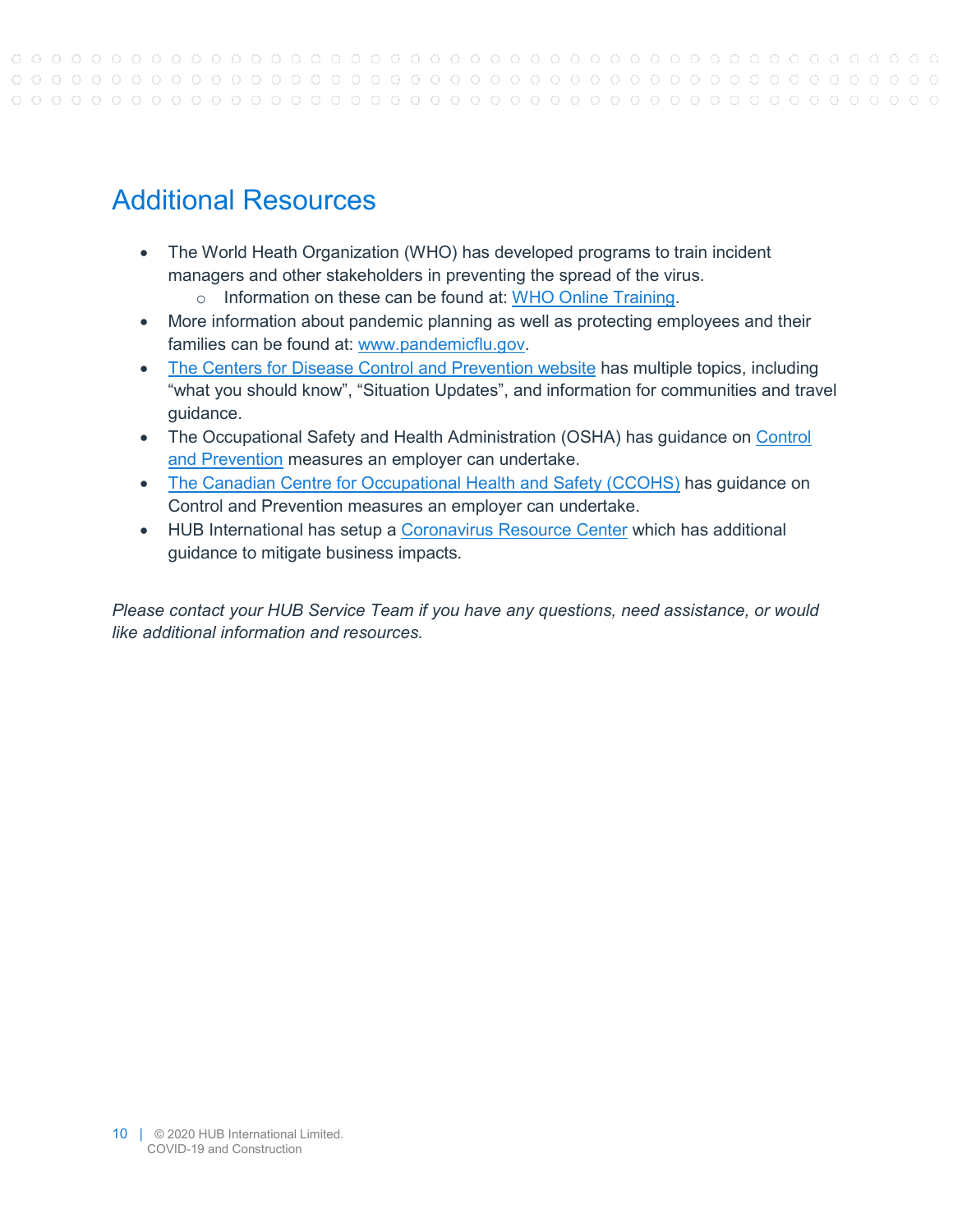#### ${\color{red} 0} {\color{red} 0} {\color{red} 0} {\color{red} 0} {\color{red} 0} {\color{red} 0} {\color{red} 0} {\color{red} 0} {\color{red} 0} {\color{red} 0} {\color{red} 0} {\color{red} 0} {\color{red} 0} {\color{red} 0} {\color{red} 0} {\color{red} 0} {\color{red} 0} {\color{red} 0} {\color{red} 0} {\color{red} 0} {\color{red} 0} {\color{red} 0} {\color{red} 0} {\color{red} 0} {\color{red} 0} {\color{red} 0} {\color{red} 0} {\color{red$

### <span id="page-9-0"></span>**Checklists**

#### **Project Shutdown Field Checklist – Field Actions**

Physical Property, Real Estate, Tools, Equipment, etc.

#### **Project Shutdown Administrative Checklist – Administrative Actions**

Contract Review, Insurance Clauses, Notifications, Company Policies, etc.

### **Ongoing Operations Checklist**

Best Practices, Programs, Jobsite Efforts, Office Efforts, etc.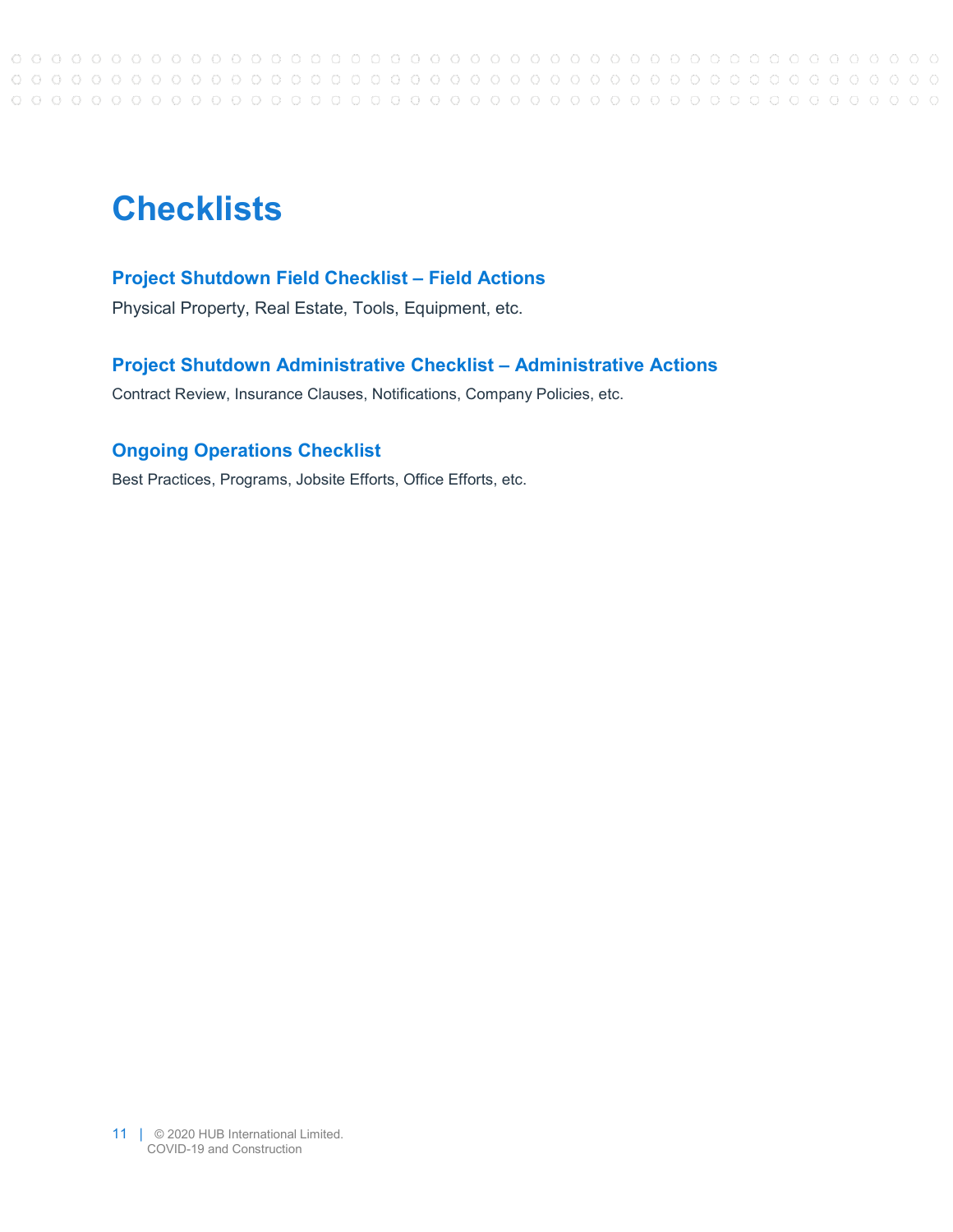#### $O$   $O$  $\circlearrowright$

### <span id="page-10-0"></span>COVID-19 Project Shutdown Field Checklist

### **Property Preservation**

|                                                                                                                                                                                | <b>Assigned to</b> | <b>Completed on</b> |
|--------------------------------------------------------------------------------------------------------------------------------------------------------------------------------|--------------------|---------------------|
| Remove all construction debris (inside and outside), and empty all<br>dumpsters.                                                                                               |                    |                     |
| Disconnect all non-essential utilities. If any essential utilities are to<br>remain on, make sure they are secured and locked.                                                 |                    |                     |
| Remove all flammable liquids, compressed gas cylinders and other<br>hazardous materials.                                                                                       |                    |                     |
| Maintain debris netting, sidewalk sheds, temporary walkways to ensure<br>public protection.                                                                                    |                    |                     |
| Confirm ownership and insurance coverage for all materials stored on<br>or off site. Verify the location and properly secure any materials.                                    |                    |                     |
| Winterize the building where frozen/bursting pipes are a concern.                                                                                                              |                    |                     |
| Install water alarms as necessary. Water flow alarms on sprinklers and<br>plumbing; High water level alarms for dewatering - Verify they are<br>online and remotely accesible. |                    |                     |
| Remove loose equipment/debris from the roof, make any necessary<br>repairs, and verify drains are clear and operational.                                                       |                    |                     |
| Notify local Police and Fire that the project will be inactive, as<br>necessary.                                                                                               |                    |                     |
| Document all site conditions upon departure. Generate a photo log of<br>all areas and inventory any valuable materials or tools left on site.                                  |                    |                     |
| Ensure temporary building encapsulation is in place or that the project<br>is water tight.                                                                                     |                    |                     |
| Evaluate and stabilize any temporary structures or components that are<br>partial erected or incomplete (bracing, formwork, shoring systems, etc.).                            |                    |                     |
| Ensure temporary building encapsulation is in place or that the project<br>is water tight.                                                                                     |                    |                     |
| Notes:                                                                                                                                                                         |                    |                     |
|                                                                                                                                                                                |                    |                     |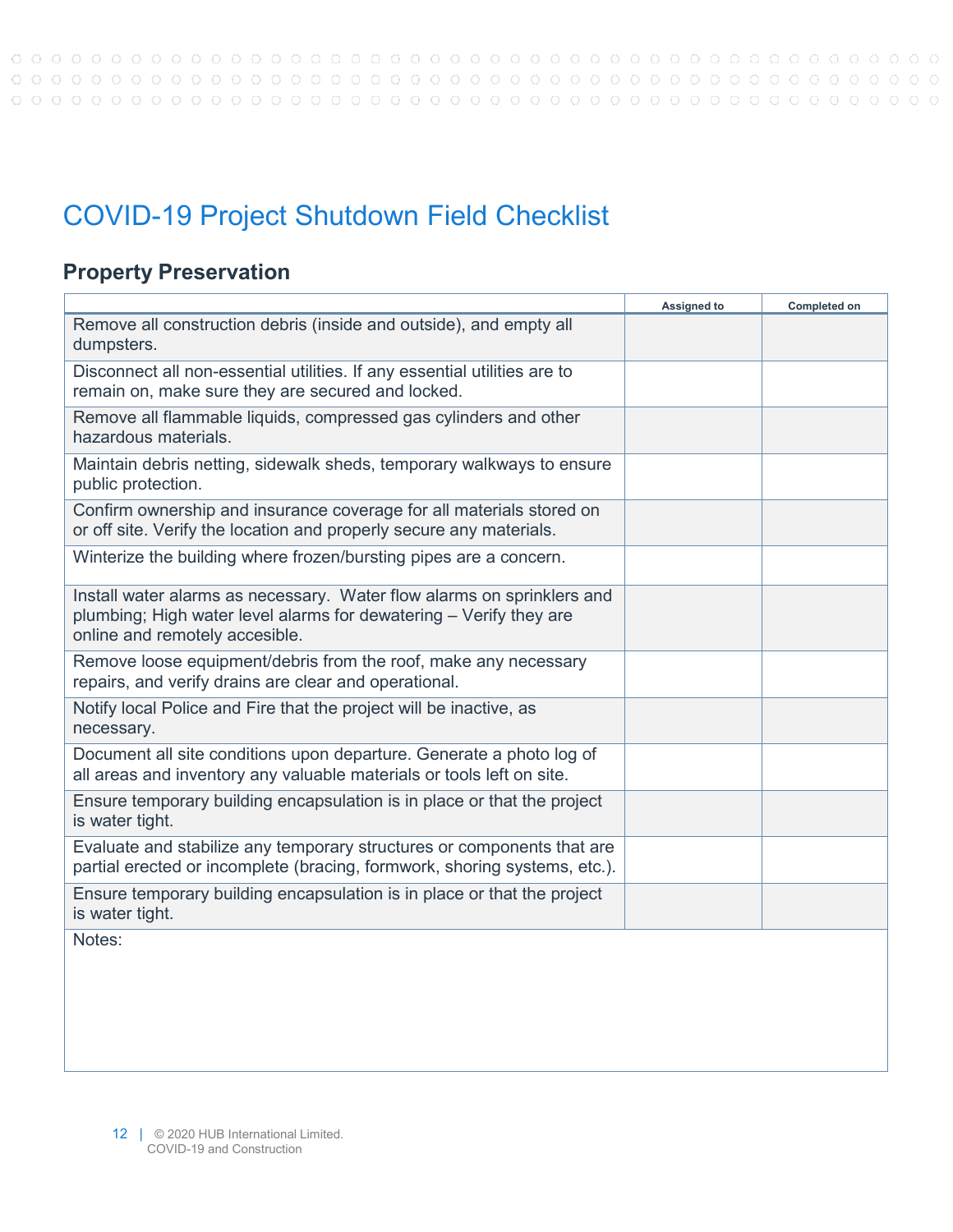### **Equipment and Cranes**

|                                                                                                                                    | <b>Assigned to</b> | <b>Completed on</b> |
|------------------------------------------------------------------------------------------------------------------------------------|--------------------|---------------------|
| Safely store and park construction equipment and vehicles that are to<br>remain on site in a way that prevents theft.              |                    |                     |
| Any open excavations should be backfilled or covered.                                                                              |                    |                     |
| All cranes to remain on site must be stored in accordance with<br>manufacturer recommendations and approved crane notice drawings. |                    |                     |
| Notes:                                                                                                                             |                    |                     |

### **Fire Safety**

|                                                                                                              | <b>Assigned to</b> | <b>Completed on</b> |
|--------------------------------------------------------------------------------------------------------------|--------------------|---------------------|
| Sprinkler and fire detection systems are actively monitored and<br>remotely accessible.                      |                    |                     |
| Where active sprinkler systems are in place, ensure remote monitoring<br>of alarms is functional and online. |                    |                     |
| Unplug and disconnect all temporary heating appliances.                                                      |                    |                     |
| De-energize all non-essential electrical connections.                                                        |                    |                     |
| Prohibit all hot work operations for at least 24-hours prior to shutdown.                                    |                    |                     |
| Notes:                                                                                                       |                    |                     |

### **Security**

|                                                                                                                                                      | <b>Assigned to</b> | <b>Completed on</b> |
|------------------------------------------------------------------------------------------------------------------------------------------------------|--------------------|---------------------|
| Board up and lock up the job site entrance points.                                                                                                   |                    |                     |
| Repair all fencing and install lighting around the property perimeter.                                                                               |                    |                     |
| Consider installing camera/video surveillance systems that can be<br>monitored off site with presence-sensing alarm/alert capabilities.              |                    |                     |
| If real-time camera/video surveillance is not available, schedule visits to<br>observe (drive around or walk around) and document that it is secure. |                    |                     |
| Install additional warning signage (e.g. "No tresspassing", emergency<br>contacts, etc.).                                                            |                    |                     |
| Notes:                                                                                                                                               |                    |                     |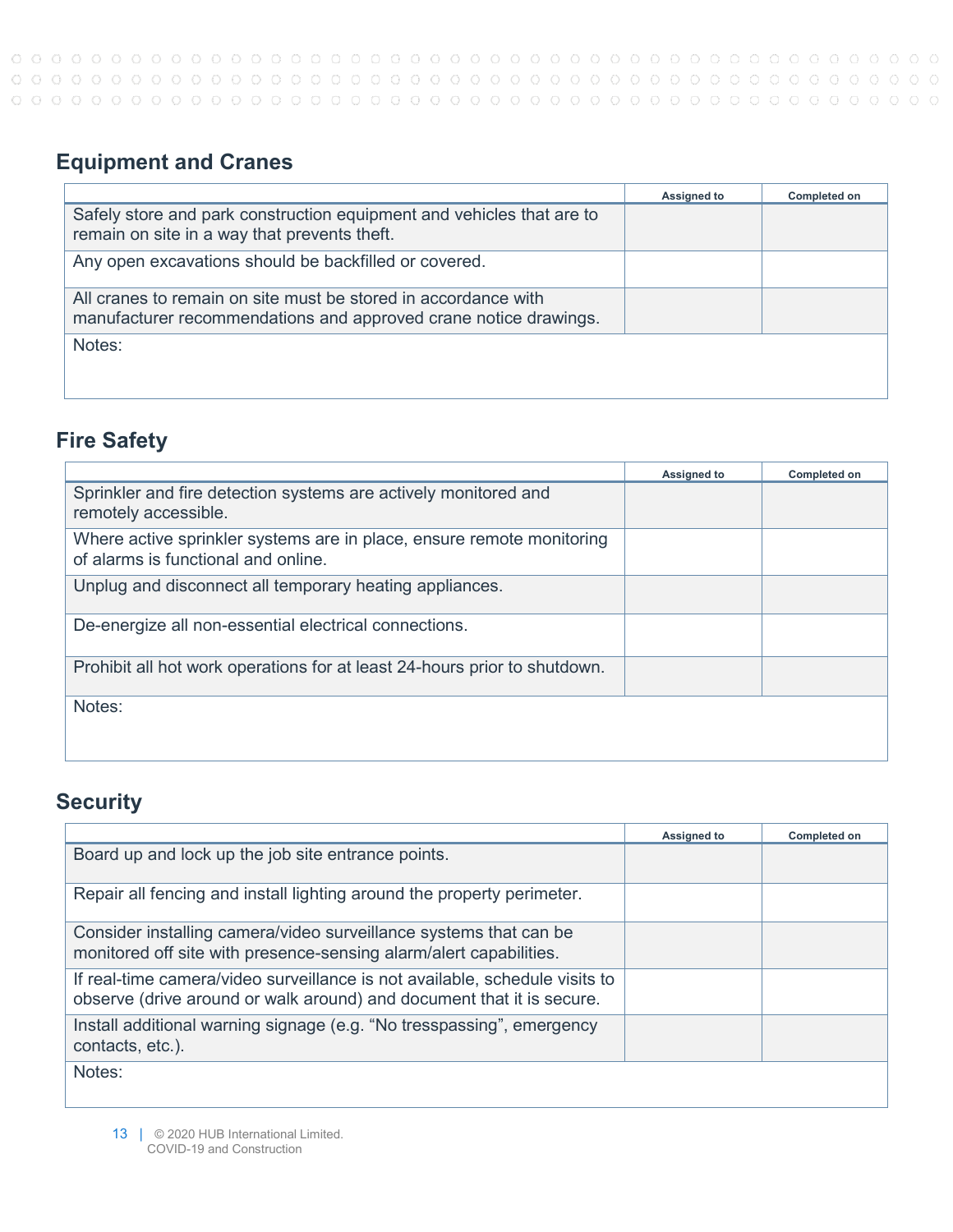### <span id="page-12-0"></span>COVID-19 Project Shutdown Administrative Checklist

### **Program and Contractual Consideration**

|                                                                                                                                                                                                                                                                                                                                                                                    | Assigned to | <b>Completed on</b> |
|------------------------------------------------------------------------------------------------------------------------------------------------------------------------------------------------------------------------------------------------------------------------------------------------------------------------------------------------------------------------------------|-------------|---------------------|
| Crisis management, business continuity and resiliency plans are in<br>place. *If no plan currently exists, executive staff, legal and risk advisors have been<br>engaged to develop one.                                                                                                                                                                                           |             |                     |
| All areas of construction/installations have been documented.<br>*Document all construction and installations with pictures/video.                                                                                                                                                                                                                                                 |             |                     |
| The schedule has been updated to document the delay.<br>*Document the status of activities and as-built conditions.                                                                                                                                                                                                                                                                |             |                     |
| The need for as-built drawings has been evaluated and addressed.<br>*Consideration should be given to preparing drawings to document progress.                                                                                                                                                                                                                                     |             |                     |
| Preserve all contractual records. *Preserve the contract along with any<br>amendments, change orders, and other documentation                                                                                                                                                                                                                                                      |             |                     |
| Satisfy all contractual responsibilities set out in the construction<br>agreement. *Review all termination and suspension clauses.                                                                                                                                                                                                                                                 |             |                     |
| Resolve all payment issues.<br>*Verify the status of construction/installations relative to the scope of work and obtain<br>letters of agreement or partial lien releases, when possible. Obtain lien releases and/or<br>legal correspondence for subcontractors and vendors to document circumstances and<br>contractual provisions around termination for cause and convenience. |             |                     |
| Monitor the status of subcontractors during the project suspension.<br>*Request and review subcontractor business continuity plans, meet internally to discuss<br>their status, and consider requesting and monitoring their financial status on a more<br>frequent basis.                                                                                                         |             |                     |
| Communicate with employees and contractors.<br>*This includes any "locked in" date when tools/equipment onsite will no longer be<br>accessible, the anticipated restart date and the ramp-up schedule. Formalize the<br>process if employees are transferred to other regions or projects.                                                                                         |             |                     |
| Review startup/remobilization costs.<br>*Consider labor availability, wage increases, material price increases, the potential for<br>subcontractors and suppliers going out of business, weather and crime, deterioration of<br>work and stored materials, compliance changes and the potential for<br>mechanical/electrical/control systems to become obsolete.                   |             |                     |
| Evaluate and address potential warranty support issues.<br>*Warranty support issues related to incomplete or exposed equipment installations<br>should be identified and addressed prior to any shutdown if possible.                                                                                                                                                              |             |                     |
| Notes:                                                                                                                                                                                                                                                                                                                                                                             |             |                     |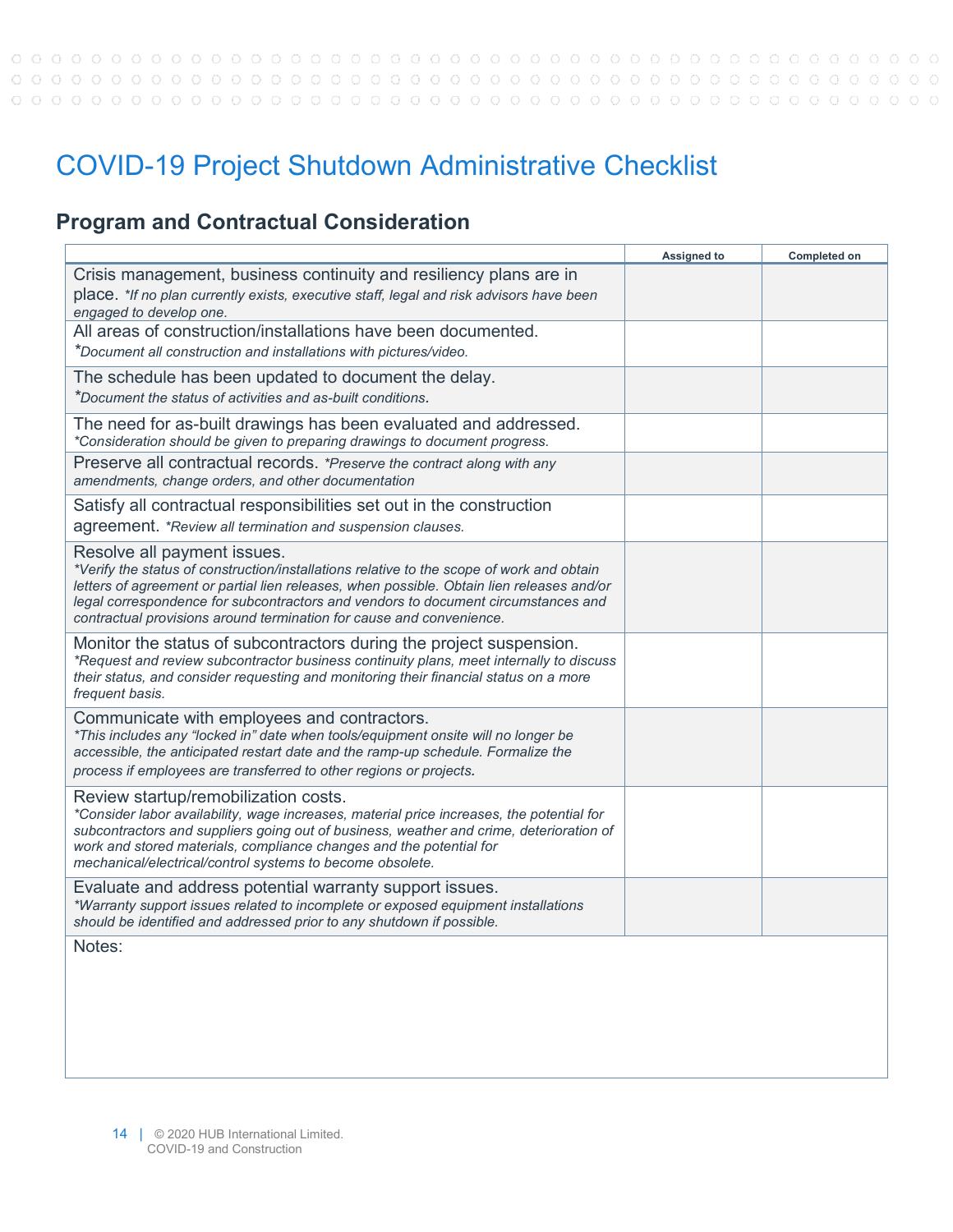### **Insurance and Surety Considerations**

|                                                                                                                                                                                                                                                                                          | <b>Assigned to</b> | Completed on |
|------------------------------------------------------------------------------------------------------------------------------------------------------------------------------------------------------------------------------------------------------------------------------------------|--------------------|--------------|
| Review insurance coverage requirements and responsibilities.<br>*Review for builder's risk, OCIP/CCIP and workers' compensation. If business<br>interuption coverage is in place review the terms and conditions.                                                                        |                    |              |
| Obtain documentation detailing all requirements for insurance coverage<br>to continue during the suspension period with owner-provided<br>coverage.<br>*Confirm that full copies of insurance policies and contact information for the owner's<br>representative and broker are on file. |                    |              |
| Address surety considerations.<br>*Engage subcontractors in suspension negotiations, obtain subcontractor lien releases<br>where applicable, and address any special considerations relevant to the suspension<br>phase.                                                                 |                    |              |
| Notes:                                                                                                                                                                                                                                                                                   |                    |              |
|                                                                                                                                                                                                                                                                                          |                    |              |
|                                                                                                                                                                                                                                                                                          |                    |              |
|                                                                                                                                                                                                                                                                                          |                    |              |
|                                                                                                                                                                                                                                                                                          |                    |              |
|                                                                                                                                                                                                                                                                                          |                    |              |
|                                                                                                                                                                                                                                                                                          |                    |              |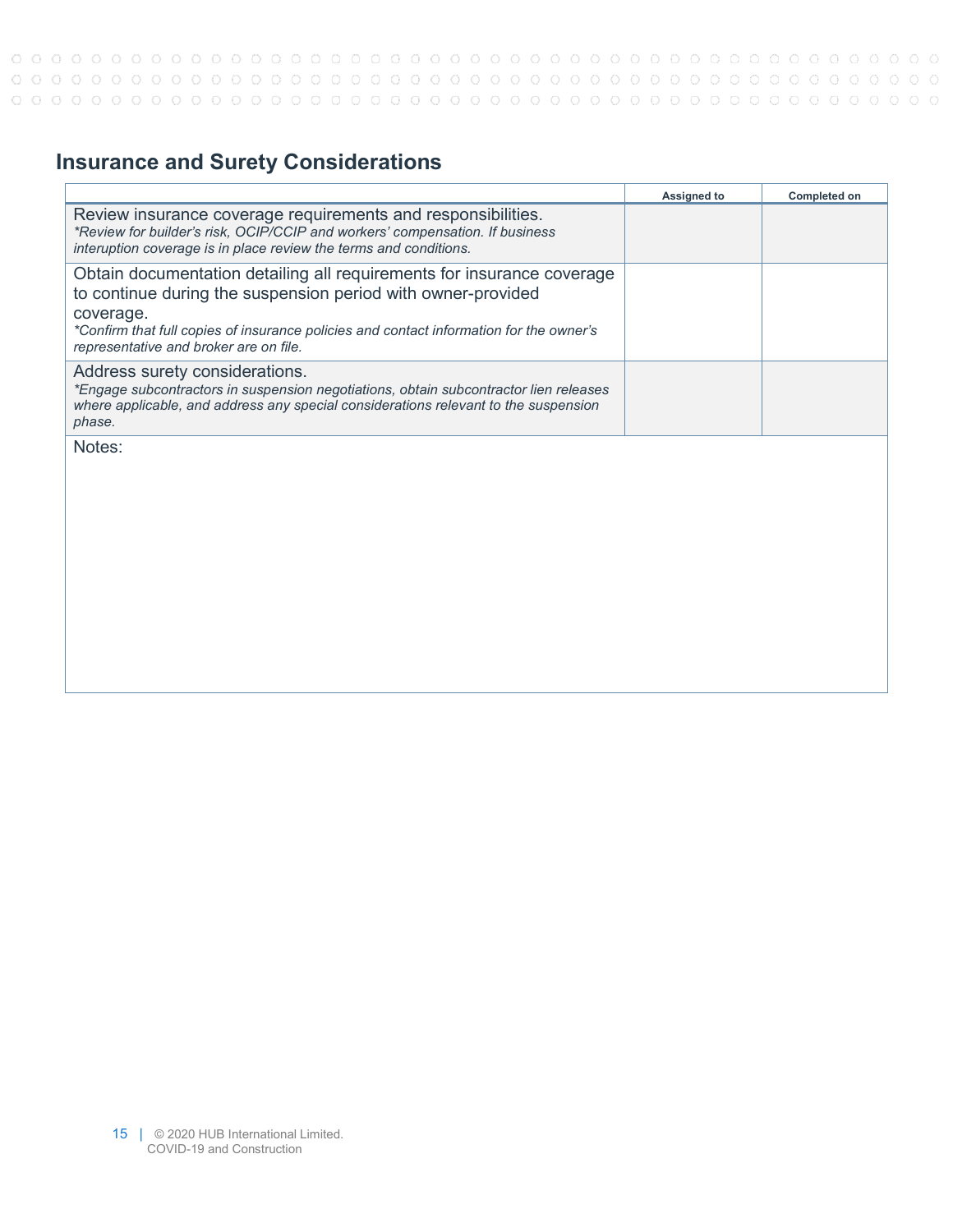$O$   $O$  $\circ$ 

### <span id="page-14-0"></span>Ongoing Operations Checklist

### **General Best Practices**

| <b>GENERAL REQUIREMENTS</b>                                                                                                                                                     |                          |                            |
|---------------------------------------------------------------------------------------------------------------------------------------------------------------------------------|--------------------------|----------------------------|
|                                                                                                                                                                                 | <b>Responsible Party</b> | <b>Follow up Frequency</b> |
| All workers must observe social distancing. This includes limiting<br>physical employee gatherings, restricting access to certain areas, etc.                                   |                          |                            |
| Require regular handwashing/sanitization. Some examples include at<br>the start of work shifts, before and after eating/drinking and smoking,<br>after using the restroom, etc. |                          |                            |
| When coughing or sneezing, you should cover your mouth and nose<br>with a sleeve or tissue. Dispose of tissues promptly in a trash can and<br>wash/sanitize your hands.         |                          |                            |
| All meetings should be held virtually or telephonically in lieu of in<br>person meetings, where possible.                                                                       |                          |                            |
| If anyone is showing flu-like symptoms (fever, cough, congestion) they<br>will be instructed to stay home and contact their doctor, or follow local<br>guidelines/requirements. |                          |                            |
| Appoint a COVID-19 Safety Coordinator. He/she is responsible for<br>evaluating compliance to all COVID-related procedures and safety<br>precautions.                            |                          |                            |
| Notes:                                                                                                                                                                          |                          |                            |

### **Program Elements**

| <b>EDUCATION/TRAINING</b>                                                                                                                                                             |                          |                            |
|---------------------------------------------------------------------------------------------------------------------------------------------------------------------------------------|--------------------------|----------------------------|
|                                                                                                                                                                                       | <b>Responsible Party</b> | <b>Follow up Frequency</b> |
| Increase awareness about COVID-19. Educate your employees and<br>discuss safe work practices and procedures to protect health and<br>safety.                                          |                          |                            |
| Update employees regularly on current conditions and strategies.<br>Provide regular communication to all employees with all relevant<br>updates to practices and procedures           |                          |                            |
| Post signage at entry points to construction sites to communicate<br>COVID-19 policies – e.g. sanitization, illness reporting, social<br>distancing, scheduling, etc.                 |                          |                            |
| Host toolbox talk meetings outside, when possible. If toolbox talks must<br>be held inside, make sure appropriate social distancing is observed                                       |                          |                            |
| Stagger start times and events such as breaks, deliveries and<br>schedules in order to minimize crowding.                                                                             |                          |                            |
| Identify all tasks which do not allow for at least 6 feet of separation.<br>Such tasks will be evaluated by the COVID-19 safety coordinator and<br>special precautions must be taken. |                          |                            |
| Notes:                                                                                                                                                                                |                          |                            |

۰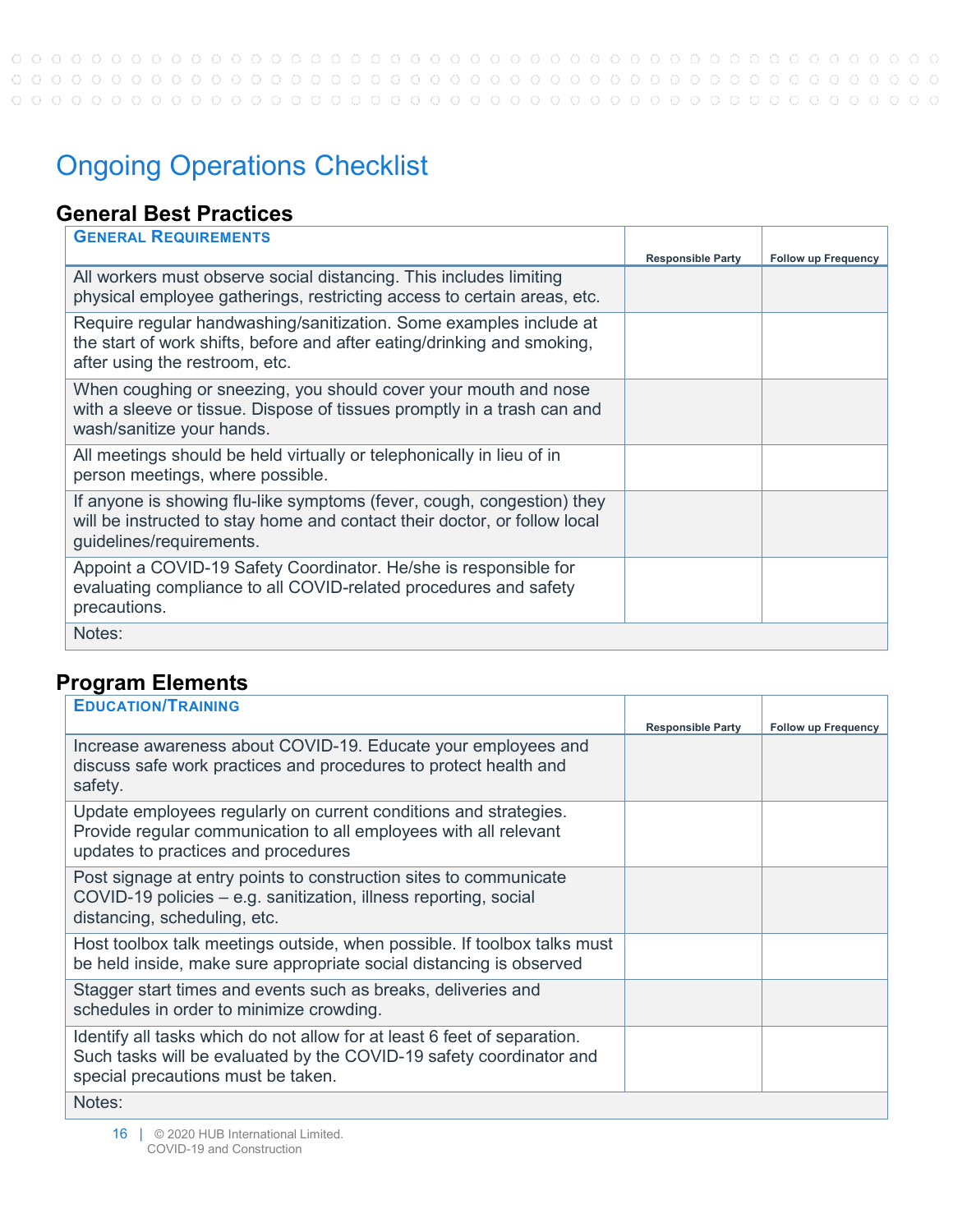| <b>CLEANING/DISINFECTING</b>                                                                                                                                                    |                          |                            |
|---------------------------------------------------------------------------------------------------------------------------------------------------------------------------------|--------------------------|----------------------------|
|                                                                                                                                                                                 | <b>Responsible Party</b> | <b>Follow up Frequency</b> |
| Identify tasks where there is potential for COVID transmission through<br>shared spaces, PPE, tools/equipment, iPads, etc. and rules when to<br>clean/disinfect.                |                          |                            |
| Clean door handles, railings, ladders, shared tools/equipment, and<br>workstation areas at least twice per day with a disinfectant or<br>disinfectant wipes.                    |                          |                            |
| Clean/disinfect all meeting areas (trailers, break rooms,<br>orientation/meeting rooms, etc.) at least twice per day with a<br>disinfectant or disinfectant wipes.              |                          |                            |
| Clean and disinfect vehicles, tools, and equipment before/after each<br>shift and in between users.                                                                             |                          |                            |
| Increase cleaning of temporary restrooms and ensure that hand<br>sanitizer and soap is available for use.                                                                       |                          |                            |
| Strategically place handwash/sanitization areas. At a minimum they<br>should be located within various high-traffic areas (e.g. entries/exits,<br>eating areas, offices, etc.). |                          |                            |
| Notes:                                                                                                                                                                          |                          |                            |

### **Job Site Provisions**

| <b>RESTRICTING ACCESS TO JOB SITES</b>                                                                                                          |                          |                            |
|-------------------------------------------------------------------------------------------------------------------------------------------------|--------------------------|----------------------------|
|                                                                                                                                                 | <b>Responsible Party</b> | <b>Follow up Frequency</b> |
| Limit public contact as much as possible. Restrict site access to<br>employees and subcontractors only.                                         |                          |                            |
| Communicate to all employees and visitors that he/she will not be<br>allowed on site if they are showing any COVID-19 symptoms.                 |                          |                            |
| Clearly identify delivery zones and stagger scheduled deliveries. Only<br>the deliverer and receiver are allowed in this area at the same time. |                          |                            |
| Notes:                                                                                                                                          |                          |                            |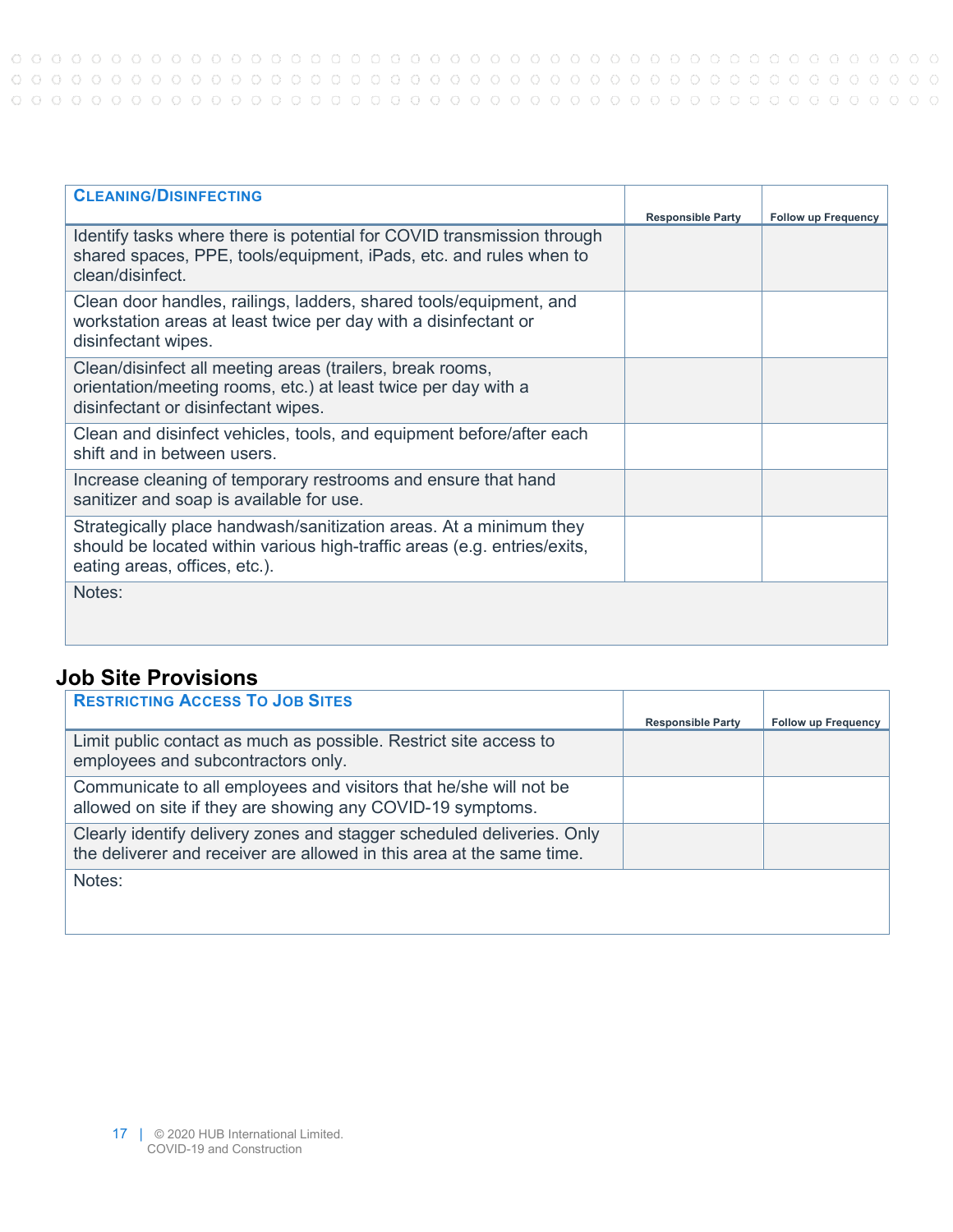| <b>JOB SITE SCREENING PROTOCOL</b><br>*Ensure all screening protocols comply with applicable regulatory requirements.                                                         |                          |                            |
|-------------------------------------------------------------------------------------------------------------------------------------------------------------------------------|--------------------------|----------------------------|
|                                                                                                                                                                               | <b>Responsible Party</b> | <b>Follow up Frequency</b> |
| Establish screening protocols to assess all employees, contractors, and<br>visitors before they start their shift or enter the job site.                                      |                          |                            |
| Establish a process for all employees and visitors to self-certify<br>wellness through the use of a checklist or questionnaire and document<br>all records.                   |                          |                            |
| Maintain an updated list of all employees and visitors on site, on a daily<br>basis. Limit all visits from "non-essential" visitors or employees.                             |                          |                            |
| If there is a suspected case, the supervisor should be notified<br>immediately and the employee should be isolated from the crews and<br>work site until further instruction. |                          |                            |
| Notes:                                                                                                                                                                        |                          |                            |

| <b>SUSPECTED AND CONFIRMED COVID-19 CASES</b>                                                                                                                                |                          |                            |
|------------------------------------------------------------------------------------------------------------------------------------------------------------------------------|--------------------------|----------------------------|
|                                                                                                                                                                              | <b>Responsible Party</b> | <b>Follow up Frequency</b> |
| If anyone on site is suspected to be COVID-19 positive (presenting<br>symptoms or has come into contact with an infected individual), he/she<br>should be sent home.         |                          |                            |
| Notify all affected personnel by email as soon as a case is confirmed.<br>Ensure all communication is factual and respect HIPAA/local privacy<br>requirements (e.g. PIPEDA). |                          |                            |
| Barricade all areas on site potentially infected by a suspected or<br>confirmed case until the area is properly cleaned and disinfected.                                     |                          |                            |
| Notes:                                                                                                                                                                       |                          |                            |

| <b>ADMINISTRATIVE JOB SITE CONTROLS</b>                                                                                                                                            |                          |                            |
|------------------------------------------------------------------------------------------------------------------------------------------------------------------------------------|--------------------------|----------------------------|
| Enforce handwashing and social distancing as much as possible.<br>Perform regular walkthroughs to verify and enforce adherence to<br>COVID-19 policies and procedures.             | <b>Responsible Party</b> | <b>Follow up Frequency</b> |
| Stagger break times and lunch times so large crew gatherings are not<br>in break/eating areas at the same time.                                                                    |                          |                            |
| Restrict the number of employees allowed in a single vehicle. If multiple<br>people must be in a vehicle at the same time, all must sanitize their<br>hands upon entering/exiting. |                          |                            |

18 | © 2020 HUB International Limited. COVID-19 and Construction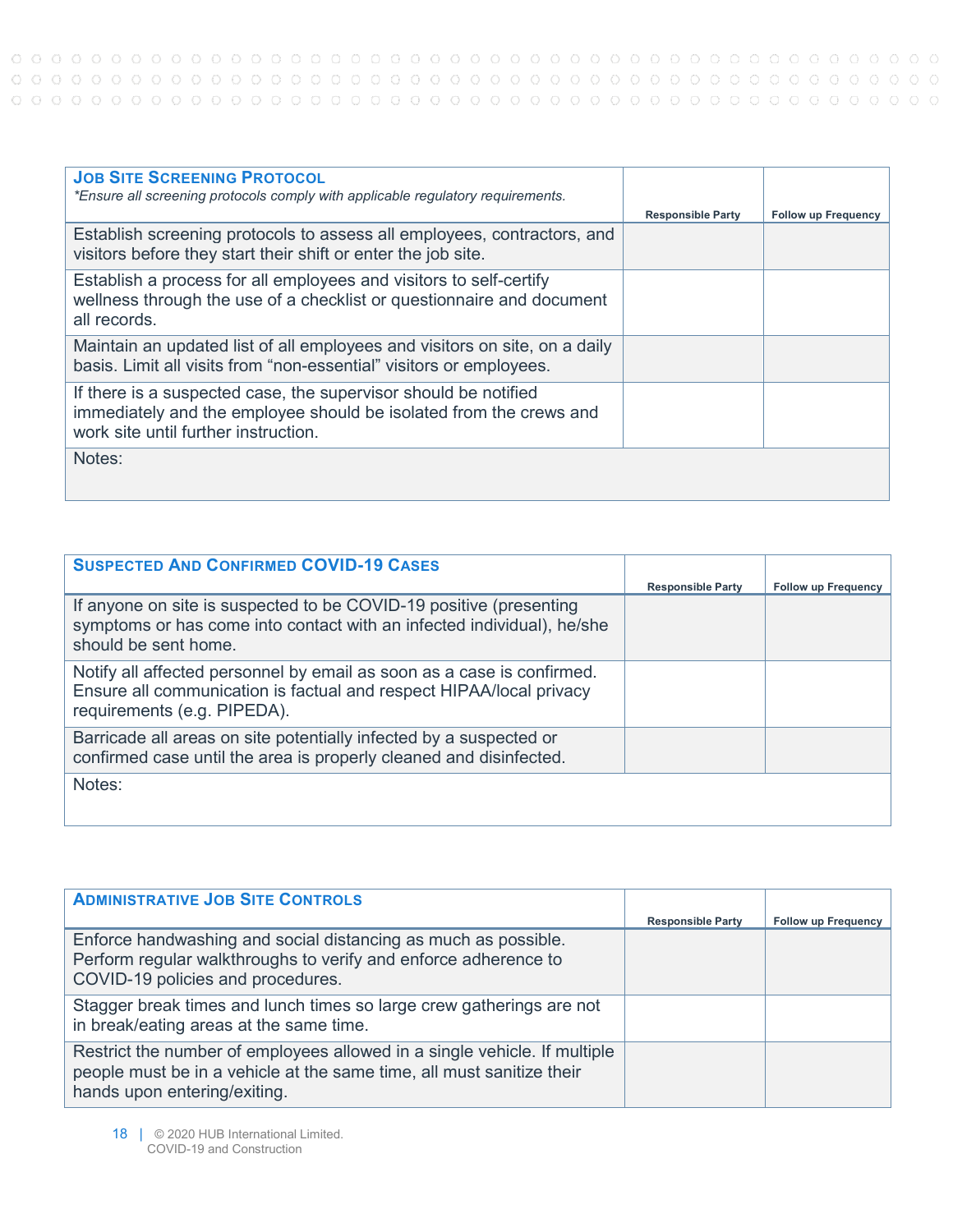| Restrict access to certain areas and post signage to notify workers and<br>visitors. Keep restricted areas locked.                                                                     |  |
|----------------------------------------------------------------------------------------------------------------------------------------------------------------------------------------|--|
| Do not share supplies, equipment, and other materials that could<br>transmit the virus. Limit the sharing of prints, pens or tools and<br>clean/disinfect shared items after each use. |  |
| Notes:                                                                                                                                                                                 |  |

| <b>JOB SITE SIGNAGE</b>                                                                                                                                                  |                          |                            |
|--------------------------------------------------------------------------------------------------------------------------------------------------------------------------|--------------------------|----------------------------|
|                                                                                                                                                                          | <b>Responsible Party</b> | <b>Follow up Frequency</b> |
| Post signs at all entrances/exits and restriced access areas (e.g.<br>shanties, trailers, temporary offices, etc.) as a reminder of COVID-19<br>policies and procedures. |                          |                            |
| Monitor the condition of posted signage and replace on an as needed<br>basis.                                                                                            |                          |                            |
| Notes:                                                                                                                                                                   |                          |                            |

| <b>PERSONAL PROTECTIVE EQUIPMENT</b>                                                                                                                                                |                          |                            |
|-------------------------------------------------------------------------------------------------------------------------------------------------------------------------------------|--------------------------|----------------------------|
|                                                                                                                                                                                     | <b>Responsible Party</b> | <b>Follow up Frequency</b> |
| Require the use of additional PPE, as appropriate for the task, for any<br>work that must be done within close proximity of other workers.                                          |                          |                            |
| Continue to supply all appropriate PPE. Ensure that PPE is cleaned,<br>disinfected, and replaced as necessary.                                                                      |                          |                            |
| Do not share PPE such as gloves/resiprators. All shared PPE (e.g. face<br>shields, fall harnesses, etc.) must be cleaned/disinfected before and<br>after each use.                  |                          |                            |
| Cloth masks can be used as an alternative preventative measure where<br>N-95 masks are not required by the job task.                                                                |                          |                            |
| If respirators (e.g. half face and N95) are required to prevent COVID<br>spread, all regulatory requirements (written program, training, fit<br>testing/medical evaluations) apply. |                          |                            |
| Consider requiring glove use for all workers. Gloves can reduce the<br>likelihood of workers touching their eyes, nose, ears, and face.                                             |                          |                            |
| Where gloves and face coverings are used, ensure employees receive<br>specific, documented training on donning/doffing, disposal, cleaning,<br>and handling of used PPE.            |                          |                            |
| Notes:                                                                                                                                                                              |                          |                            |